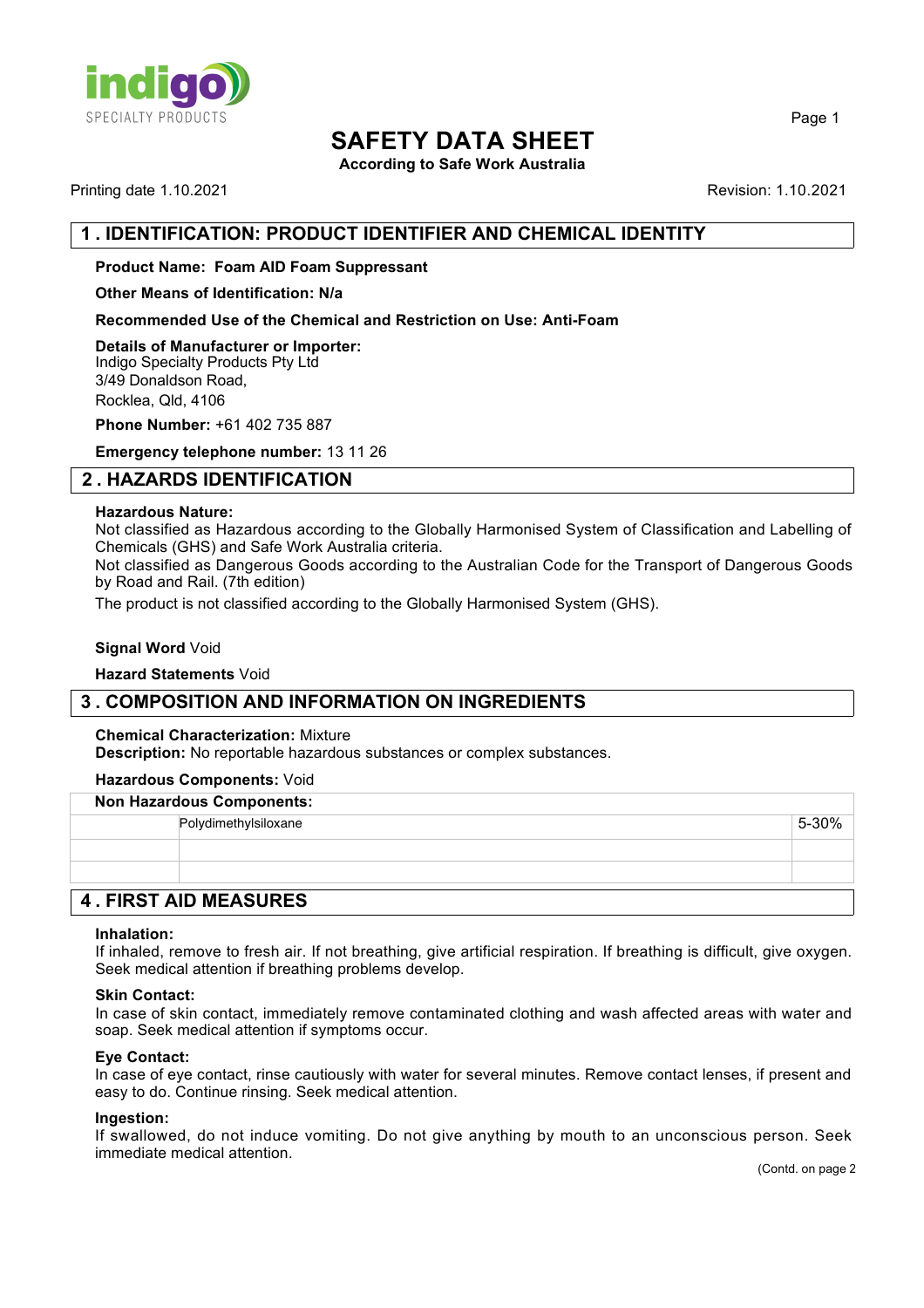

**According to Safe Work Australia**

Printing date 1.10.2021 **Revision: 1.10.2021** 

**Product Name: Foam AID Foam Suppressant**

(Contd. of page 1)

Page 2

## **5 . FIRE FIGHTING MEASURES**

## **Suitable Extinguishing Media:** This product is not readily combustible.

Extinguish fire using media suitable for surrounding materials, e.g. Water spray, carbon dioxide, foam or dry agent.

## **Specific Hazards Arising from the Chemical:**

Once water ingredient has evaporated, product will burn and can emit toxic fumes.

#### **Special Protective Equipment and Precautions for Fire Fighters:**

Isolate fire area. Evacuate downwind residents. Wear full protective clothing and self contained breathing apparatus. Do not breathe smoke or vapours generated.

## **6 . ACCIDENTAL RELEASE MEASURES**

#### **Personal Precautions, Protective Equipment and Emergency Procedures:**

Wear approved respirator and full protective clothing. Evacuate all non-essential personnel from affected area. Ensure adequate ventilation.

#### **Environmental Precautions:**

In the event of a major spill, prevent spillage from entering drains or water courses.

#### **Methods and Materials for Containment and Cleaning Up:**

Surround and absorb all spills. Material should be collected and disposed in proper manner. Soak up spill with a suitable absorbent such as clay, sawdust or kitty litter. Sweep up absorbed material and place in a chemical waste container for disposal.

## **7 . HANDLING AND STORAGE**

#### **Precautions for Safe Handling:**

Keep out of reach of children. Read label before use. Do not eat, drink or smoke when using this product. Wash hands thoroughly after handling. Wear protective gloves, protective clothing, eye protection and face protection

#### **Conditions for Safe Storage:**

Store in a cool, dry and well ventilated area. Keep in original container tightly closed when not in use. Do not reuse empty container. Do not store with food, feed, or other material to be used or consumed by humans or animals. Do not contaminate water ways. Protect from extreme temperatures.

## **8 . EXPOSURE CONTROLS AND PERSONAL PROTECTION**

#### **Exposure Standards:**

The product does not contain any relevant quantities of materials with critical values that have to be monitored at the workplace.

**Engineering Controls:** Ensure adequate ventilation of the working area.

#### **Respiratory Protection:**

Where an inhalation risk exists, wear a Class P1 (particulate) respirator. See Australian/New Zealand Standards AS/NZS 1715 and 1716 for more information.

#### **Skin Protection:**

Wear protective gloves, long-sleeved shirt and pants.

**Eye and Face Protection:** Goggles and face shield.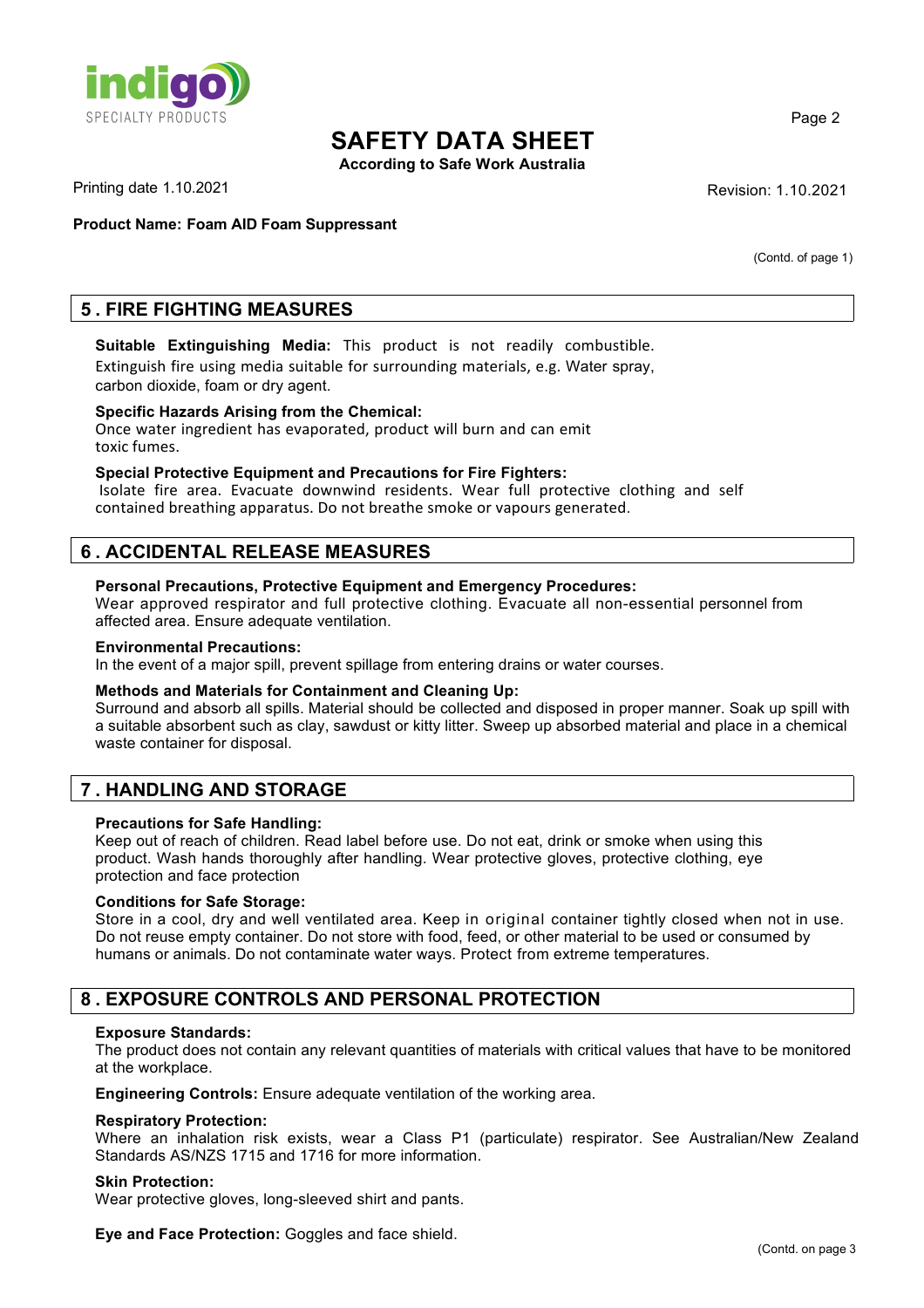

**According to Safe Work Australia**

Printing date 1.10.2021 **Revision: 1.10.2021** 

**Product Name: Foam AID Foam Suppressant** 

(Contd. of page 2)

Page 3

## **9 . PHYSICAL AND CHEMICAL PROPERTIES**

| Appearance:                                              | Liquid                    |
|----------------------------------------------------------|---------------------------|
| Colour:                                                  | Milky                     |
| Odour:                                                   | Mild Odour                |
| <b>Odour Threshold:</b>                                  | Not determined.           |
| pH-Value:                                                | N/a                       |
| <b>Melting point/Melting range:</b>                      | No information available  |
| <b>Initial Boiling Point/Boiling Range:</b>              | Not applicable            |
| <b>Flash Point:</b>                                      | Not applicable            |
| Flammability:                                            | Product is not flammable. |
| <b>Auto-ignition Temperature:</b>                        |                           |
| <b>Decomposition Temperature:</b>                        | Not determined.           |
| <b>Explosion Limits:</b>                                 |                           |
| Lower:                                                   | Not applicable            |
| Upper:                                                   | Not applicable            |
| <b>Vapour Pressure:</b>                                  | Not applicable.           |
| Density at 20 °C:                                        | 1.0 @ $20^{\circ}$ C      |
| <b>Relative Density:</b>                                 | Not determined.           |
| <b>Vapour Density:</b>                                   | Not applicable.           |
| <b>Evaporation Rate:</b>                                 | Not applicable            |
| Solubility in Water at 25 °C:                            | N/a                       |
| Partition Coefficient (n-octanol/water): Not determined. |                           |

## **10 . STABILITY AND REACTIVITY**

**Chemical Stability:** Stable at ambient temperature and under normal conditions of use.

**Conditions to Avoid:** Extreme temperatures.

**Incompatible Materials:** Can react with strong oxidising agents.

**Hazardous Decomposition Products:** Oxides of carbon and silicon.

## **11 . TOXICOLOGICAL INFORMATION**

#### **Toxicity:**

#### **Acute Health Effects**

Swallowed: Low toxicity. Acute oral LD<sub>50</sub> > 2,000 mg/kg. If swallowed, my cause irritation to mouth, throat and stomach. May cause nausea and diarrhoea.

Eye: Not irritating.

Skin: Low toxicity. Generally, not irritating, may cause mild irritation in sensitive people.

Inhaled: Low toxicity.

Long Term Exposure: No adverse effects are known.

## **12 . ECOLOGICAL INFORMATION**

#### **Ecotoxicity:** (Poly dimethylsiloxane)

Fish: Rainbow trout:  $LC_{50}$  > 10000 mg/L (96 Hr).

Unspecified Fish: Bluegill/Sunfish: LC<sub>50</sub> > 10000 mg/L (96 Hr), static bioassay.